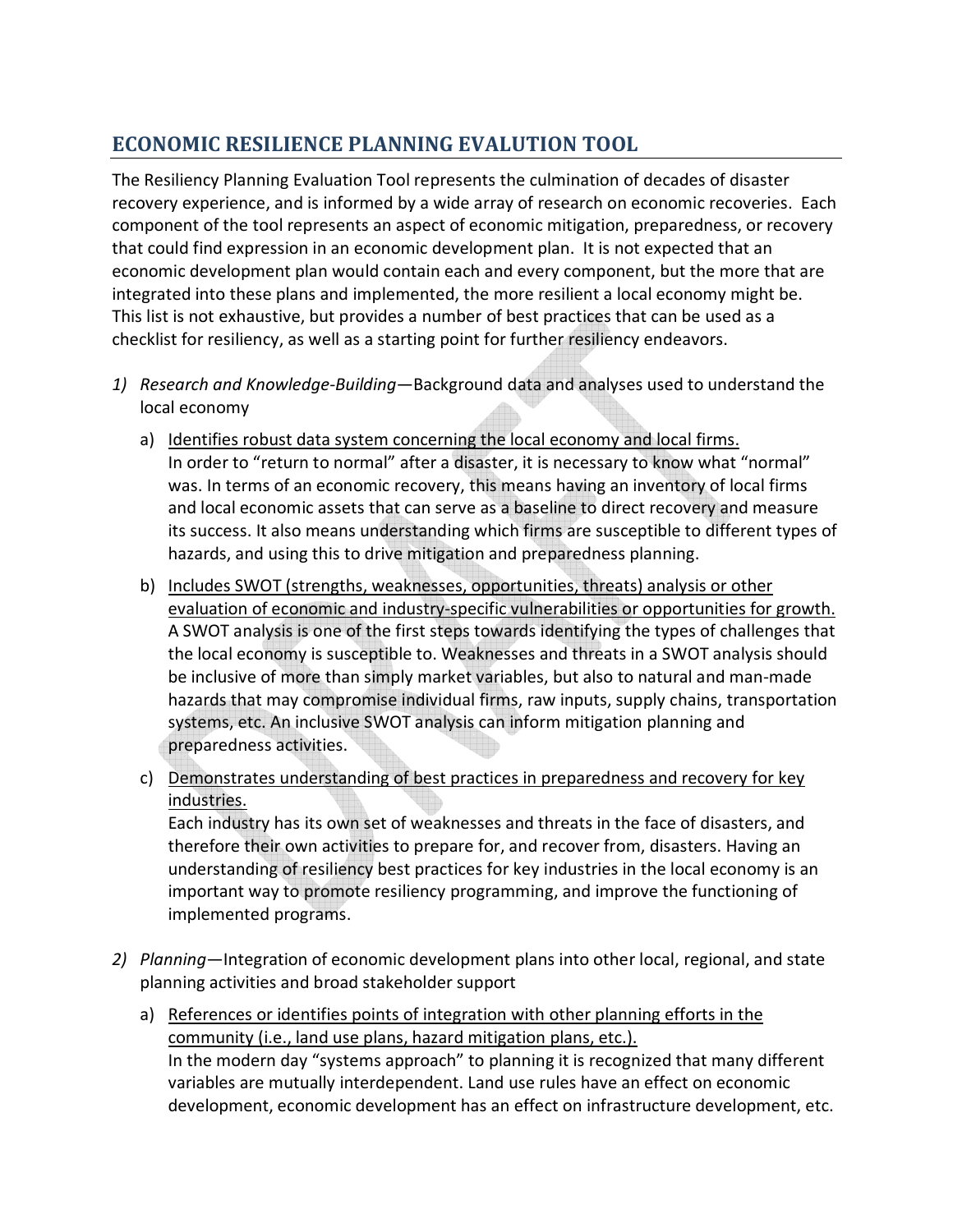As such, any given municipal plan should be integrated with other plans, and linkages between them should be identified and operationalized. This increases awareness between plan users, and promotes better coordination when incidents occur.

b) Demonstrates participation in regional or state planning processes for economic resilience as part of a separate economic planning initiative or as part of mitigation or preparedness planning efforts.

Vertical integration between various levels of government better ensure that coordination and sharing of resources will occur in the case of a disaster. Joint planning processes also encourage economies of scale in mitigation and preparedness activities by increasing opportunities for cost sharing and knowledge sharing.

- c) Exhibits evidence of broad or significant stakeholder engagement (including Chambers of Commerce, industry organizations, workforce groups, etc.). Inclusive planning is critical to ensure that diverse stakeholders have been represented and that a broad range of input has influenced the process. This will better ensure that plans are based upon the best set of information about the local economy, are sensitive to the needs of different community groups, and are supported by the community when implemented.
- d) Provides evidence that vulnerable populations have been adequately engaged and represented in plans.

Vulnerable populations such as low-income families, seniors, youth, ethnic minorities, and those who speak English as a second language are all more likely to be impacted by a disaster than others. They are also the least likely to be represented in planning processes due to access, communication, and other barriers. Resilient communities emphasize the inclusion of vulnerable groups into their planning processes and encourage their input into the final product. This can both reduce the impact of a hazard event as well as reduce the amount of additional resources needed afterward.

e) Tracks the extent to which plans have been implemented or active projects have been initiated/completed.

Plans are only meaningful if they are implemented. Having clear implementation plans and consequent monitoring plans are crucial to ensure resiliency. Making plans into living documents that are updated regularly, with progress reports that track implementation, creates accountability for planning objectives and communicates progress to the community.

- *3) Governance*—Organizational structures in place to address economic planning and recovery issues
	- a) Identifies an office or team tasked with managing economic incident response and/or recovery.

Identifying the parties responsible to lead a disaster recovery prior to such an event allows those individuals or teams to prepare for a disaster, and deploy resources immediately after one occurs.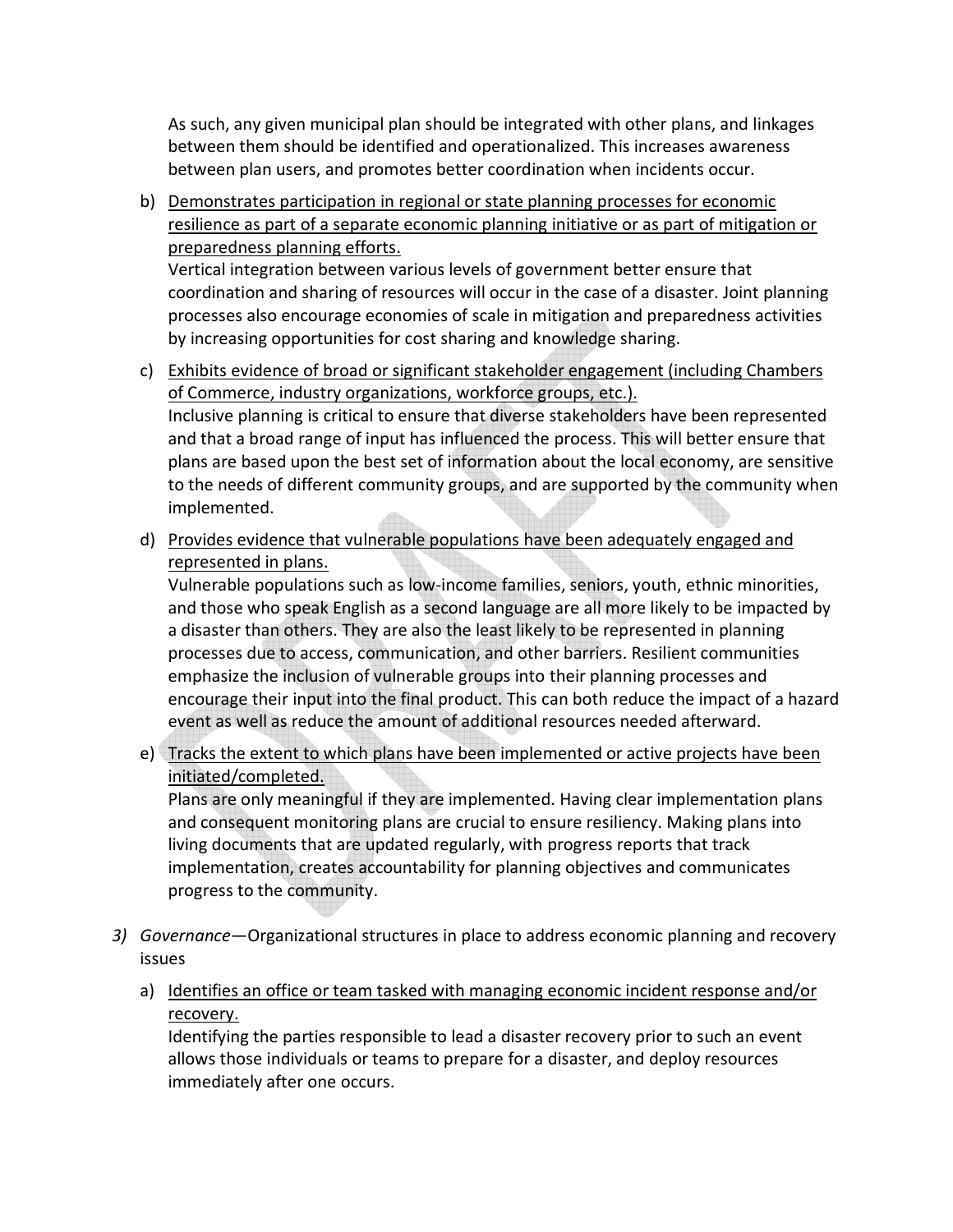- b) Demonstrates integration with other relevant regional, state, and federal economic response and recovery entities. Partnerships and agreements with relevant response and recovery offices allow plans to be executed quickly efficiently. Establishing jurisdictional roles before a disaster occurs provides the predictability needed to carry out response and recovery activities.
- c) Includes or acknowledges the role of non-profit organizations, volunteer organizations, community foundations, and non-traditional lenders to support resiliency building and recovery efforts.

Disaster recovery requires the presence of a strong "third-sector" of non-profit organizations, foundations, and other non-governmental entities to manage the implementation of recovery programs. These organizations are generally on the frontline of a recovery, and have the community contacts and client engagement necessary for deploying resources and information. Likewise, these partners will be responsible for promoting business continuity planning and other mitigation and preparedness activities before a disaster. Developing a network of these organizations to assist in economic resiliency is critical.

- d) Includes an assessment of community organizations and their ability to manage and contribute to post-disaster recovery programming. Beyond identifying community partners, it is important to determine relative capacities for designing and implementing programs. How many organizations are familiar with SBA, CDBG, or other funding streams and their requirements? How many organizations can operate intake centers or handle the case-management necessary after a disaster? What economic assistance programs are there currently, and how agile are organizations to adapt them to disaster recovery? Understanding local non-profit capacities can suggest training or other opportunities for ensuring a dependable thirdsector response.
- e) Cultivates public-private partnerships to foster mutual support for economic development goals.

As government functions continue to devolve to the private sector, public-private partnerships (PPPs) are an important aspect of economic development. Collaborating with industry leaders to improve local economic viability is important, as is engaging the business community to support economic development interventions.

- *4) Financing*—Resources and programs in place to support economic recovery
	- a) Identifies resources to incentivize economic disaster mitigation planning and preparedness.

Although not commonly found in economic development plans, some communities have resources that encourage hazard mitigation of commercial facilities, management of stormwater drainage, etc. These activities should be noted, promoted, and integrated with other economic resilience activities.

b) Identifies resources for economic disaster response and recovery for public and private sector services.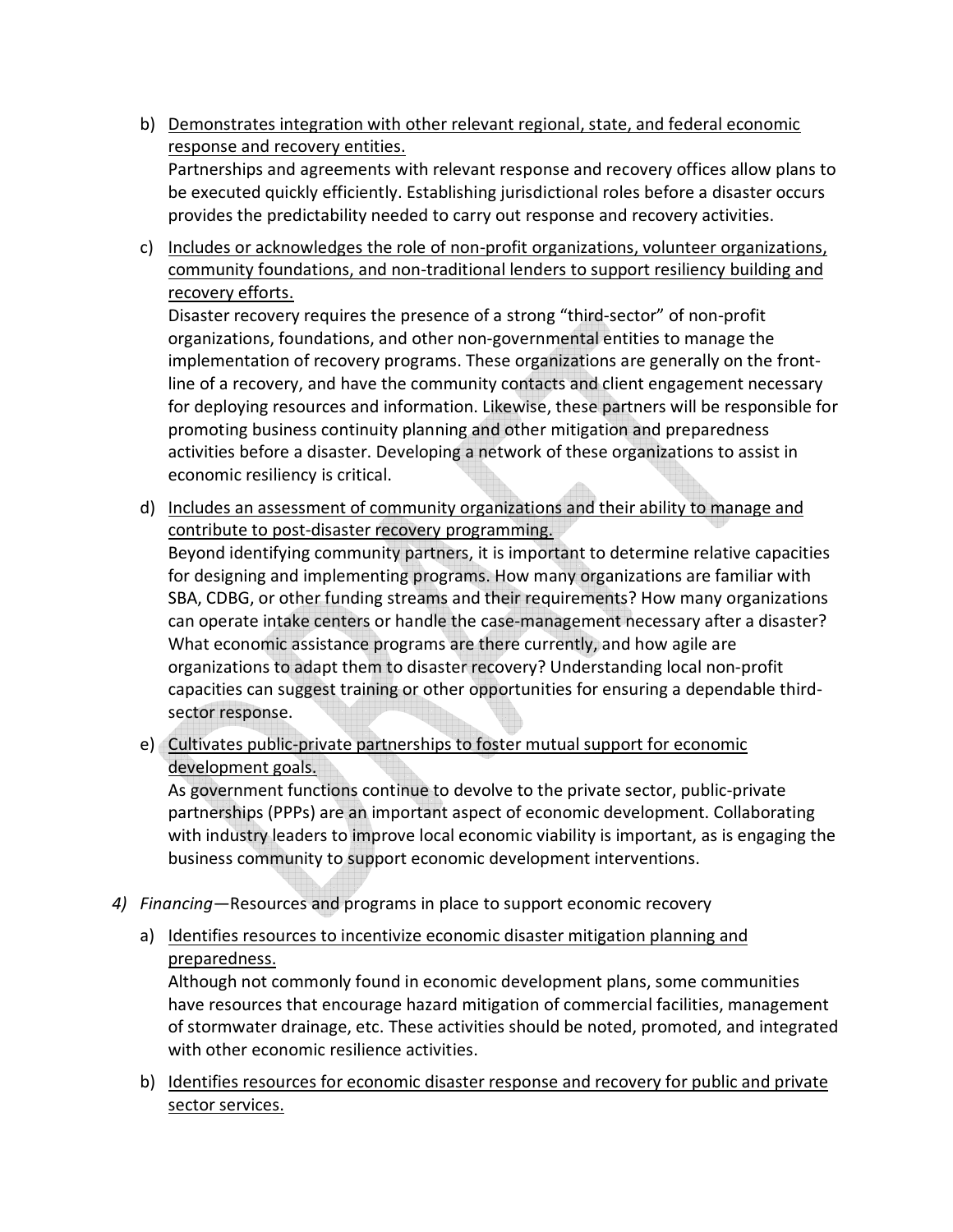Local governments should be aware of what financial resources are typically available after disasters, and how they work. Collaborating with SBA, FEMA, HUD, and other agencies to understand their funding streams and relevant restrictions can help identify what recovery activities might be funded, where gaps would likely be on both the public and private levels.

c) Identifies local funding or grant-making mechanisms for post-disaster small business financing and financial program management. Philanthropic organizations and local financial institutions play a vital role in postdisaster recovery. They fill the gaps between official recovery resources, and provide financial products that augment the State and Federal offerings. In addition to the funding itself, institutions like CDFIs and non-profit lenders may manage recovery grant

and loan programs and be the main conduit for deploying resources. To this end, it is important to understand local capacities and identify partners that could implement finance programs.

d) Maintains a program to promote adequate private insurance coverage for local businesses.

Public disaster recovery funds are intended to serve as an enhancement to private resources, not as a replacement. The limited amount of capital available from State and Federal programs rarely cover the full costs of recovery for individual firms affected by a disaster. Encouraging local businesses to have adequate insurance for a variety of hazards is the first and best way to ensure that recovery capital is abundant following a disaster.

e) Identifies strategies for financing resilience initiatives.

Implementing resiliency best practices usually occur above and beyond the day-to-day budgets of local governments. Therefore it is important to identify how implementation plans will be financed, either through available revenue instruments, or through special grant programs targeting mitigation and preparedness activities.

- *5) Infrastructure*—Strategies and programs to maintain critical systems
	- a) Includes a plan for maintaining/upgrading critical infrastructure and the resulting impact on the business community.

Studies of business impacts from disasters have shown that the most significant problem facing firms is not physical damage as much as loss of critical infrastructure such as utilities, transportation, and communications. The maintenance and upgrading of infrastructure increases the likelihood of their functioning post-disaster. Moreover, preventative measures such as burying powerlines can also increase the resilience of the local power grid, etc.

b) Identifies interface between critical infrastructure organizations (e.g., water board) and economic development organizations.

Encouraging collaboration horizontally between local agencies increases the ability of them to support each other's work in times of crisis. Communicating the needs of the private sector to local utility, sewerage, and transportation agencies will increase their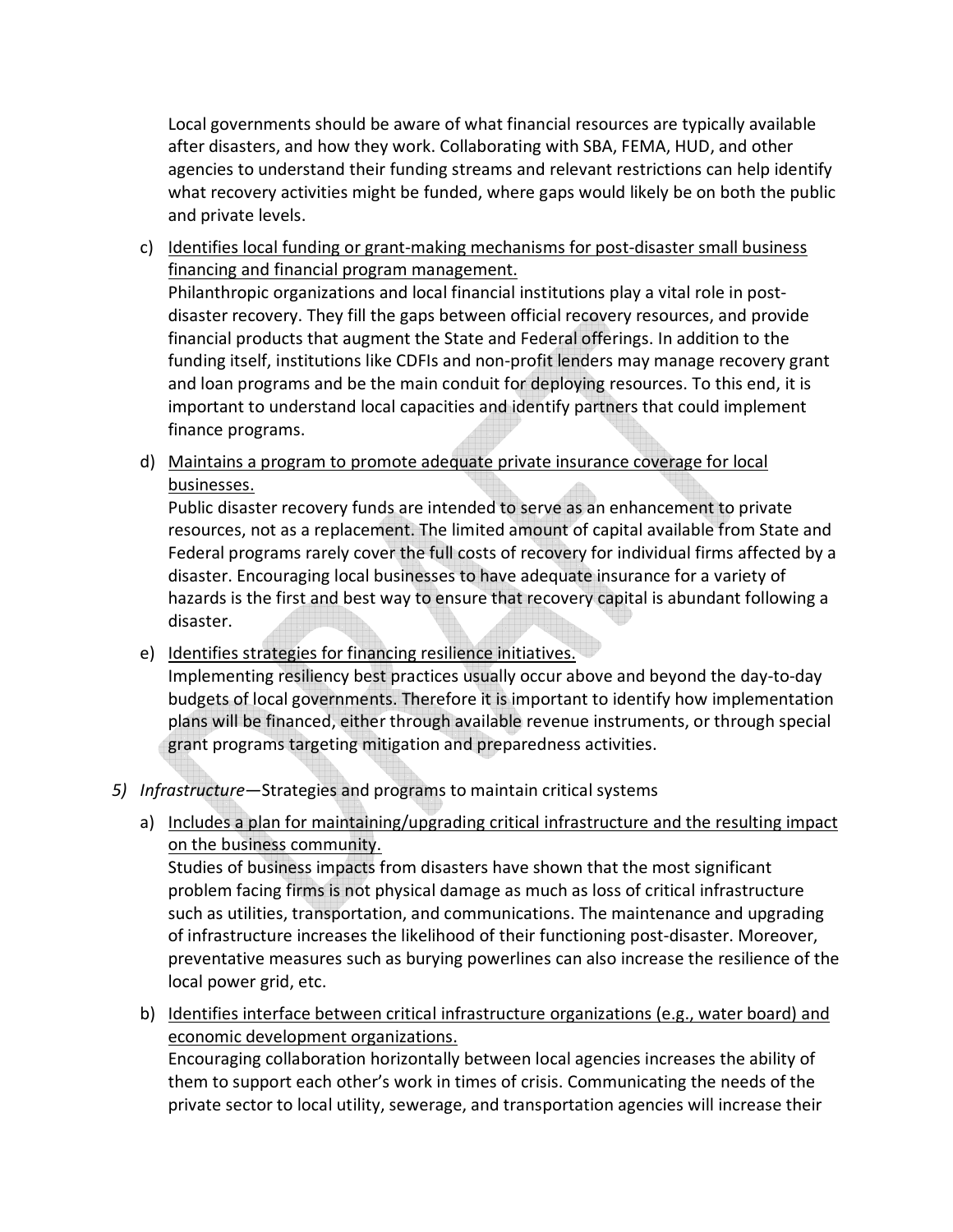ability to respond following a disaster. Alternately, it will allow them to articulate constraints, and inform economic leaders of what the gaps might be in infrastructure services.

- c) Contains a strategy or plan for rapid return of utilities following a disaster. Planning for the return of utilities after a disaster is an important aspect of resiliency. Similarly, building in redundancies such as microgrids, substitute water sources, and other alternatives to the central utilities supplies ensure that firms will have access to the inputs they need for getting back in business.
- d) Includes a strategy for alternate transportation routes and logistics for economic activity.

Supply chain and export routes are critical for many industries to survive an economic disaster. Having a plan for alternate transportation routes for trucks, hazardous materials, and other industrial movement will increase the ability of major employers to continue operating, and the ability of local small businesses to continue serving the community.

- *6) Procurement Strategies* Plans for reducing capital leakage and providing training to support procurement efforts
	- a) Includes a strategy for working with emergency management and recovery organizations to identify local procurement opportunities following disasters. As customers dwindle for local businesses in the immediate aftermath of a disaster, there is a need to find temporary markets for goods and services. The extent to which recovery operations can procure directly from local businesses, the more likely it is that those businesses will weather the downturn. The Stafford Act promotes local procurement, and local governments should work closely with response and recovery agencies to understand their needs, and link procurement opportunities to local capacity.
	- b) Has a strategy for encouraging procurement training for local businesses and encouraging local businesses to register as approved vendors for local, state and federal procurement processes.

In order to accept disaster response and recovery contracts, businesses will need to be registered with the Federal government's System for Award Management (SAM), as well as maintain adequate levels of insurance or other requirements. Minority and Women Business Enterprises (MWBEs) should also be registered as such to access relevant opportunities. Local Procurement Technical Assistance Centers (PTACs) can support local businesses in preparing to accept procurement contracts. Training should also be encouraged for record keeping and financial management required for contract compliance.

c) Has preliminary marketing plan for promoting local businesses during a recovery. Capital leakage is a significant problem following disasters. Out-of-area contractors tend to pursue disaster recovery opportunities, and channel vital resources out of the local market. They can also be responsible for higher levels of fraud and low-quality work.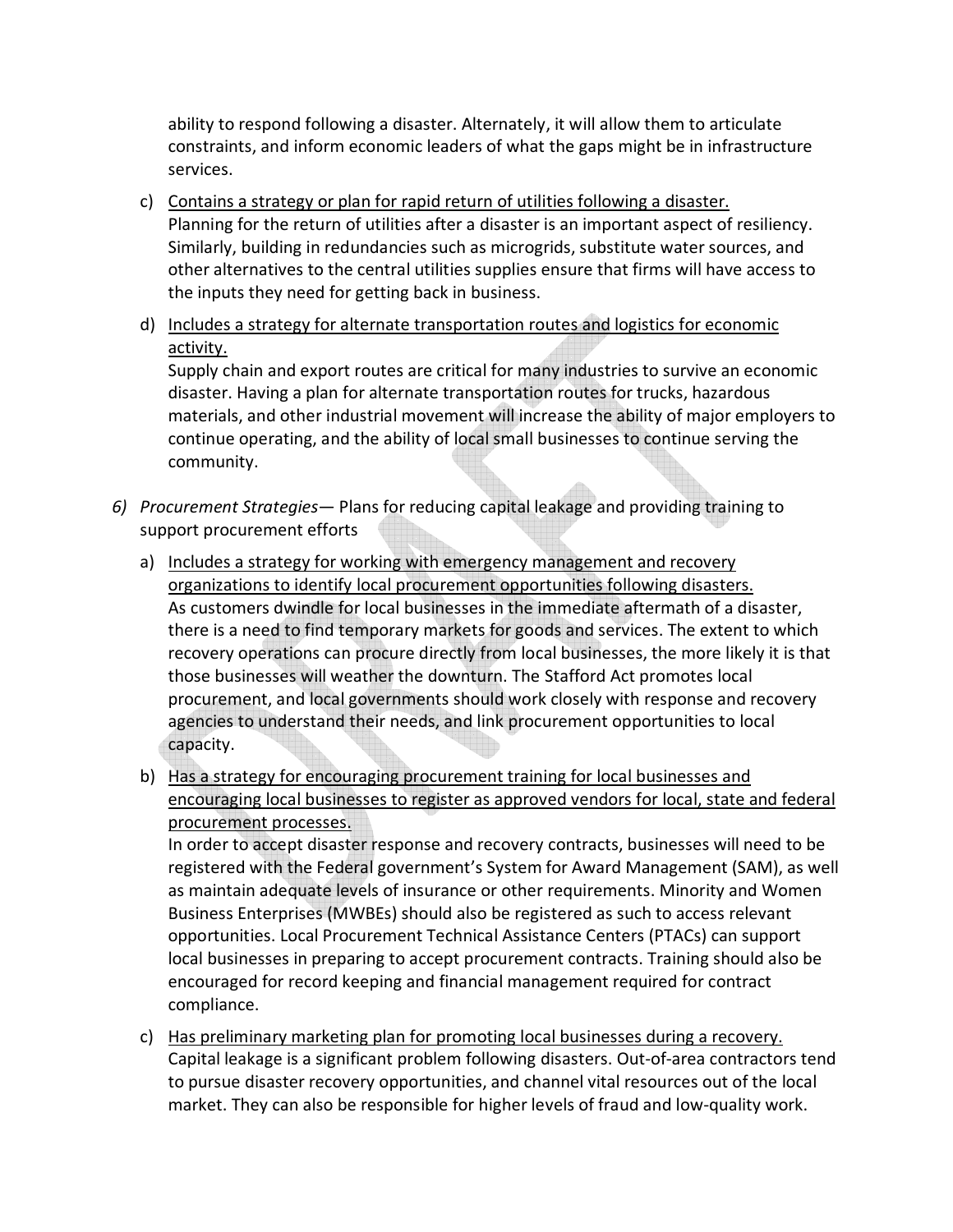"Buy local" campaigns following a disaster can be effective ways to focus residents on keeping money in the local economy, and doing business with contractors that can be held accountable. Also, certifying local businesses as "post-disaster recovery businesses" and providing lists of those businesses to the community can increase the focus on local businesses. Certification could include completing training workshops on procurement contract management, local hazards response, etc.

- d) Has strategy for maintaining supply chain access for local businesses following disasters. Besides transportation issues that affect supply chain access, many businesses need assistance with identifying alternative suppliers/vendors, particularly when the economic disruption is caused by a disaster in a neighboring community where distribution centers or suppliers are located. Encouraging businesses to develop supply chain continuity plans and possibly the development of mutual aid agreements with like businesses in nearby communities could support businesses when supply chains are down.
- *7) Business Continuity and Risk Management*—Programs to promote the development of business continuity plans and to facilitate a quick return to business
	- a) Has a program in place promoting/assisting local businesses in preparing business continuity plans.

Business continuity plans are an important part of keeping the local economy resilient following disasters. Every business should understand their own vulnerabilities in the face of different hazards, and be prepared to take actions necessary to resume operations. Having plans in place, identifying redundancies for inputs and utilities, understanding employee needs, and having preparedness kits on hand are all ways to decrease the impact of a disaster when it happens. Local governments can help by promoting continuity planning, and by connecting businesses to mitigation planning or emergency management preparedness planning efforts.

b) Has a program in place promoting good record keeping in order to access business recovery resources.

Most recovery programs for businesses have anti-fraud procedures in place to protect resources from unauthorized use. Businesses must therefore have all of their relevant paperwork in place to prove the existence of an enterprise, and evidence of loss. This includes demonstrating continued business activity, and proving title to all damaged or lost equipment and property. Not only should businesses be encouraged to keep good records, but to also maintain copies of those records in safe places in case they lose them in the disaster. Additionally, many recovery programs require proof of income loss, which can be significantly compromised if businesses have been consistently under-reporting income. To this extent, accurate reporting of income on federal and state tax return ensures that losses can be proven to their full amount.

c) Has a program in place promoting generators and other private forms of energy and water access.

In addition to public utility redundancies, private businesses should identify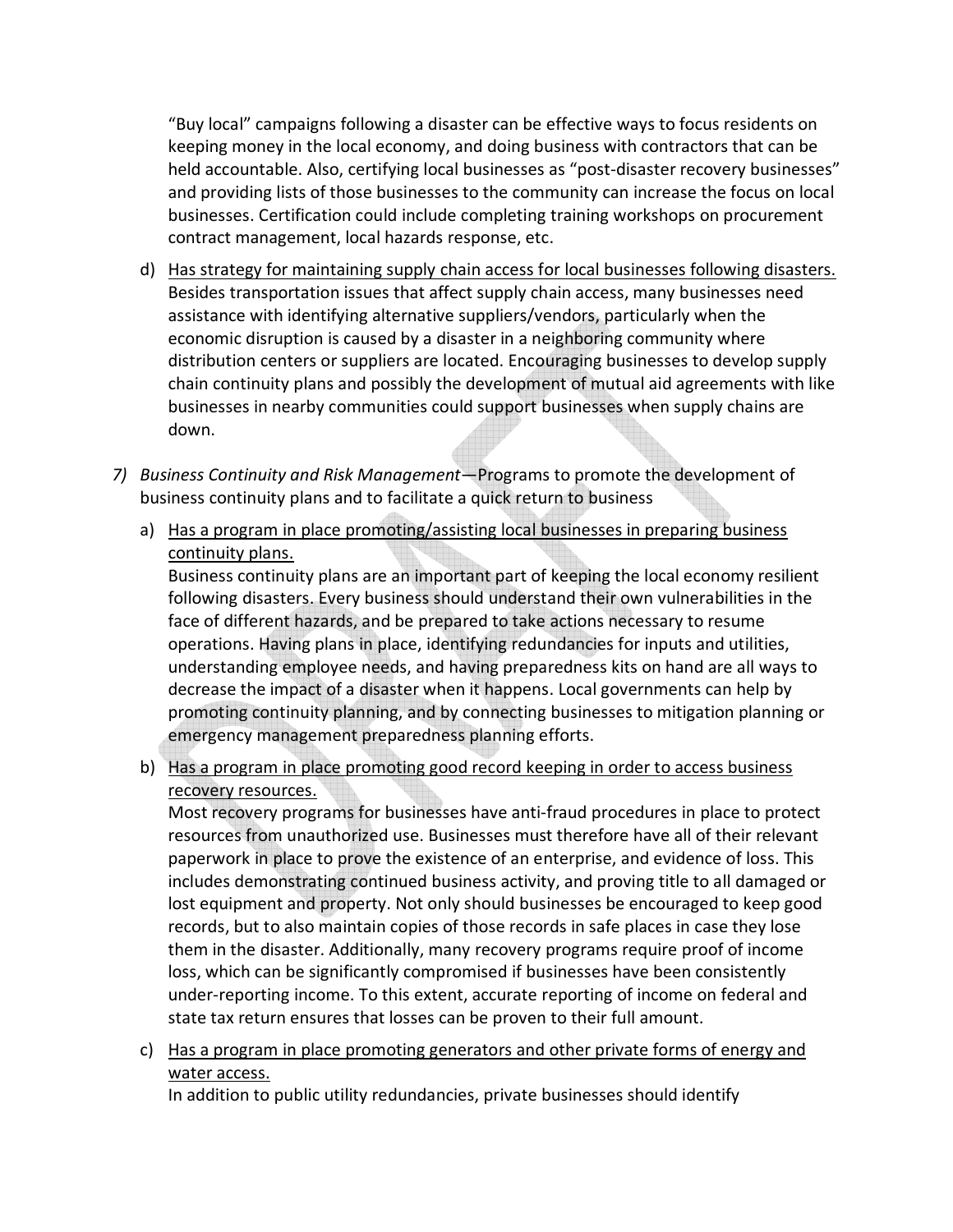redundancies to the extent possible. Owning generators, or having access to communal generators, can help keep minimal operations going during power failures. Due to usual constraints in supply when disasters happen, local governments can assist with this having intergovernmental agreements in place to bring in these types of resources, or working with nearby companies to provide surge capacity when needed.

- d) Has plan for providing short-term space for affected businesses. Similar to areas of refuge for residents, local governments should identify areas of refuge for commercial activity. Publicly-owned spaces that can be repurposed for shortterm economic activities can help businesses continue operations while they fix buildings and purchase new equipment. Also working with businesses to identify emergency workforce housing opportunities can help ensure that businesses have the employees they need.
- e) Has plan in place to relax or streamline permitting and zoning bylaws to encourage quick return of businesses.

Regulations that improve the operating and environmental impacts of businesses may sometimes constrain their return of after a disaster. Local governments should review their permitting rules and relevant bylaws to determine what could be suspended after a disaster to encourage a quick return to business.

- *8) Workforce Support* Programs to support workforce development through training, placement services, and community support
	- a) Identifies programs for workforce education and skills training for a more flexible and adaptable workforce.

A resilient workforce is one that can better shift between jobs or industries when their core employment is threatened. Partnering with community colleges and workforce organizations to provide ongoing training opportunities and occupational counseling increases the adaptability of workers so they can pursue short-term opportunities while their employers come back online.

b) Identifies labor agencies and similar firms that may be required to fill labor gaps and reduce unemployment due to workforce displacement after a disaster or other economic disruption.

Regional Workforce Investment Boards (WIBs), One Stop Centers, temporary labor agencies, and other placement services are important partners in increasing local employment, which in turn increases the number of households with financial resources to survive a disaster. They are also important for identifying the degree of workforce displacement caused by a disaster event and addressing the needs of the workers displaced from their jobs. Community colleges and other education partners can provide skills training to supply a surge of a workers with that may be in high demand following a natural disaster or other event (e.g. construction workers). Some communities have a workforce assistance team in place to access and address the impact on the local workforce following a disaster event, while others establish lists of workforce members who can be activated for debris removal and cleanup activities.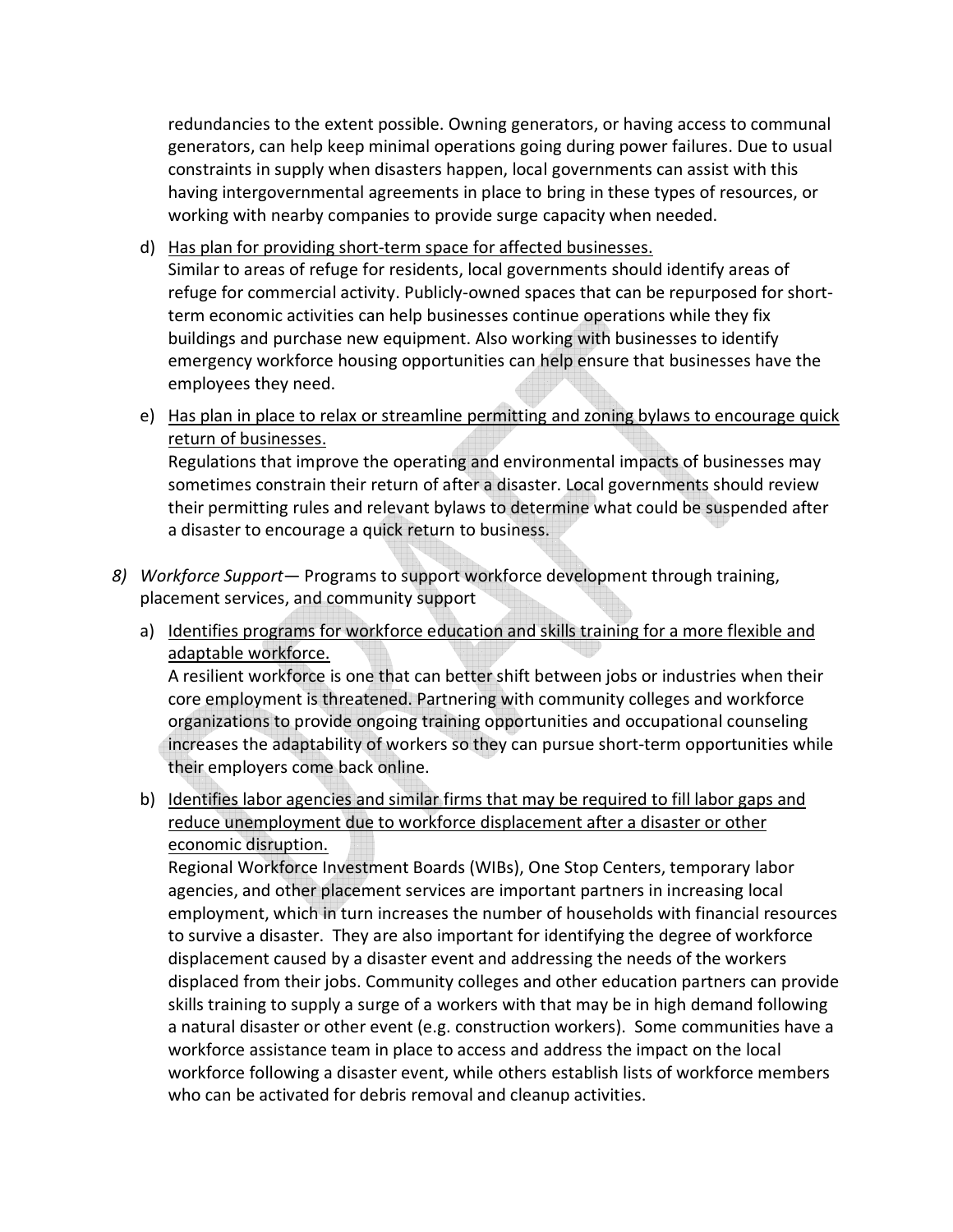- c) Promotes personal financial literacy, Individual Development Accounts, or other programs to encourage savings and other practices for precarious workforce members. In order for employees to remain stay locally they need access to financial resources. If their employers are struggling to return, the need for gap financing is critical. Therefore savings programs, and the use of Individual Development Accounts (IDAs), and financial literacy training can help stabilize the workforce and keep them local while businesses reopen. Banks and finance non-profits can be enlisted to design and implement these endeavors.
- d) Promotes disaster preparedness and planning for households and individuals. Just as businesses need continuity plans, households and individuals need preparedness plans. Local workforce organizations should be enlisted to encourage residents to prepare for economic disruption, and have alternatives for transportation, housing, and other necessities.
- e) Identifies the workforce sectors that are most vulnerable to displacement from various types of economic disruption.

Depending on the local economy and the types of relevant hazards, different subsets of the workforce will experience different types of vulnerability. Planners should identify who these vulnerable populations are, and motivate resources to help them prepare and recover. This may involve working with local industry leaders to implement programs for their own employees, and plan for resources to assist them after a disaster.

f) Discusses commuting patterns and identifies the extent to which the local economy is dependent on bringing in employees from other communities, or residents commuting to other communities for employment.

Local economic leaders should be aware of how much they depend on labor from adjacent municipalities and counties, and how much of the local workforce needs to travel to get to jobs. Identifying these patterns can help predicts the losses due to transportation and transit failures, and suggest planning alternatives for commuting in the weeks and months after a disaster.

g) Accounts for the vulnerabilities posed to the workforce by transportation, schools and other critical infrastructure outages.

Various forms of infrastructure loss will have diverse impacts on the workforce. Widespread school closures will have child care ramifications for workers, and transportation losses will impact commuting. All of these pressures add to the outmigration of the workforce as they seek refuge with extended families or move altogether. Identifying vulnerabilities and planning for redundancies can help preserve the workforce for the resumption of economic activity.

h) Has a program in place to educate employers on public and private resources available to support workforce preparedness and post-disaster assistance. Many employers don't realize that training funds and educational opportunities exist for their own employees. Encouraging Chambers of Commerce or other industry groups to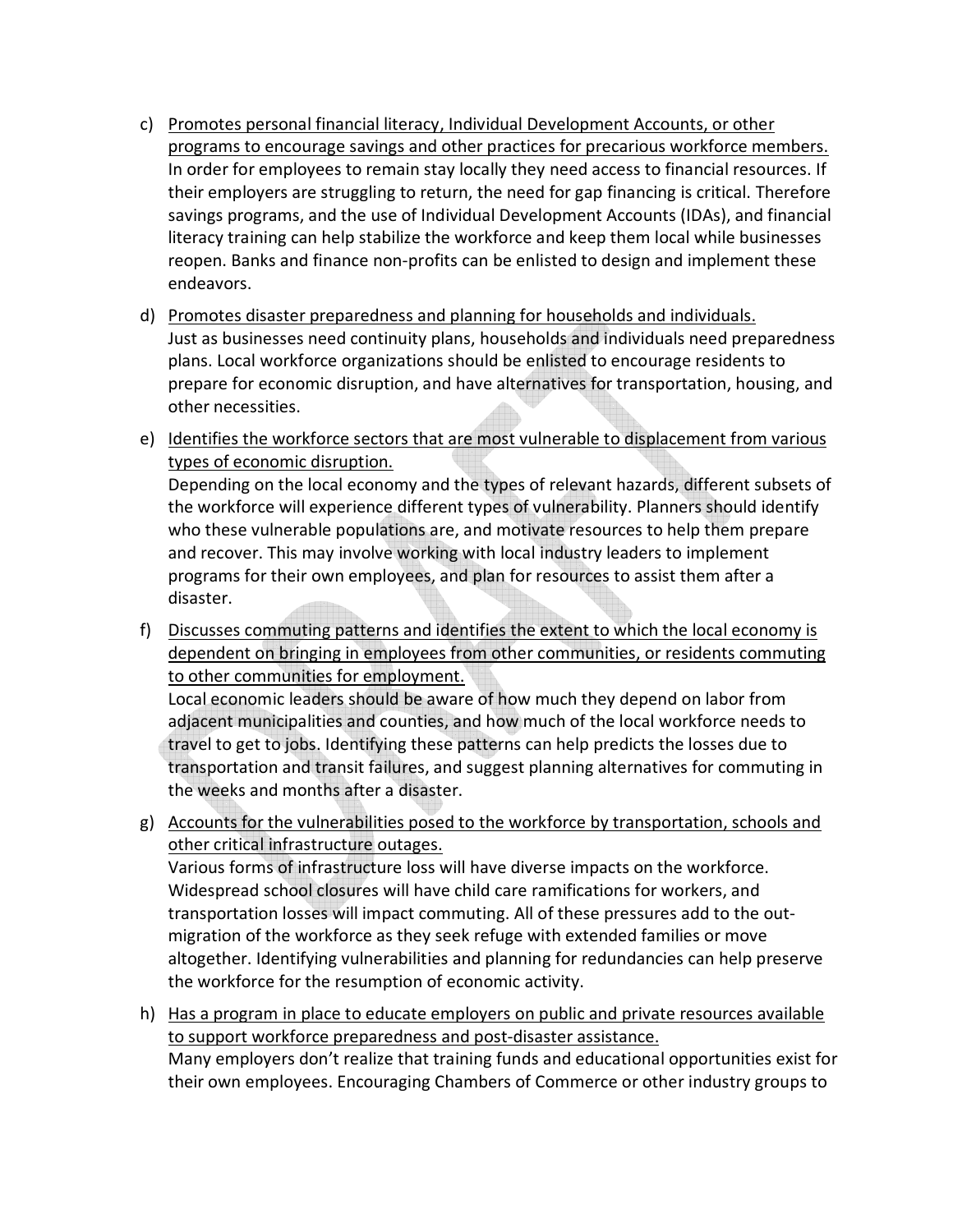make businesses aware of workforce resources for both preparedness and recovery can increase the utilization of these programs and the resiliency of the workforce.

- *9) Economic Diversification* Plans and programs demonstrate an understanding of economic limitations, vulnerabilities, and disaster preparedness and recovery activities
	- a) Recognizes extent to which the local economy is dependent on a single or few industries.

Reliance on just one or a few industries makes the local economy incredibly vulnerable to shocks. While this may be a routine challenge for rural economies, it may also exist for urban economies that have one major sector that drives employment or wealth creation. Plans should identify to what extent they are dependent on a single industry, and what vulnerabilities this creates for the community.

- b) Indicates activities or partnerships for attracting or developing new industries. Local economic leaders should continually search for and identify opportunities to develop new industries locally, or attract new ones to the community. Plans should identify partnerships locally and regionally that can contribute resources to diversification, and help market the assets of the local economy.
- c) Considers the hazards posed by targeted growth industries or existing economic drivers of the community.

Some industries pose potential hazards of their own to communities, and these potential hazards should be identified and considered in emergency management planning and business recruitment and retention strategies. While some of the most easily identified examples of such industry sectors (e.g. nuclear energy plants) could be identified in emergency management plans as part of a Critical Infrastructure and Key Industries (CIKR) list, local government and economic developers should be aware of other businesses that could post a threat to the community, such as those that use hazardous chemicals in their product production or in the course of daily operations.

- d) Considers the vulnerabilities or methods of risk avoidance for key industry sectors. Plans should include an analysis of how major industries are vulnerable to different hazards, and the extent to which those vulnerabilities can be mitigated. The authorization of task forces or other entities could be utilized to improve preparedness for key industries and motivate mitigation resources.
- e) Considers the natural hazard vulnerabilities of commercial development sites. Land use planning should coordinate with emergency planning and economic development planning in order to identify which commercial sites are vulnerable to particular hazards, and how they can be protected from disasters. Land use patterns may need to be changed in order to shift commercial development to more resilient sites.
- f) Demonstrates the ability to understand trends and identify activities for innovation and developing competitive advantages in current industries. Innovation and adaptation are instrumental to improving the economic health and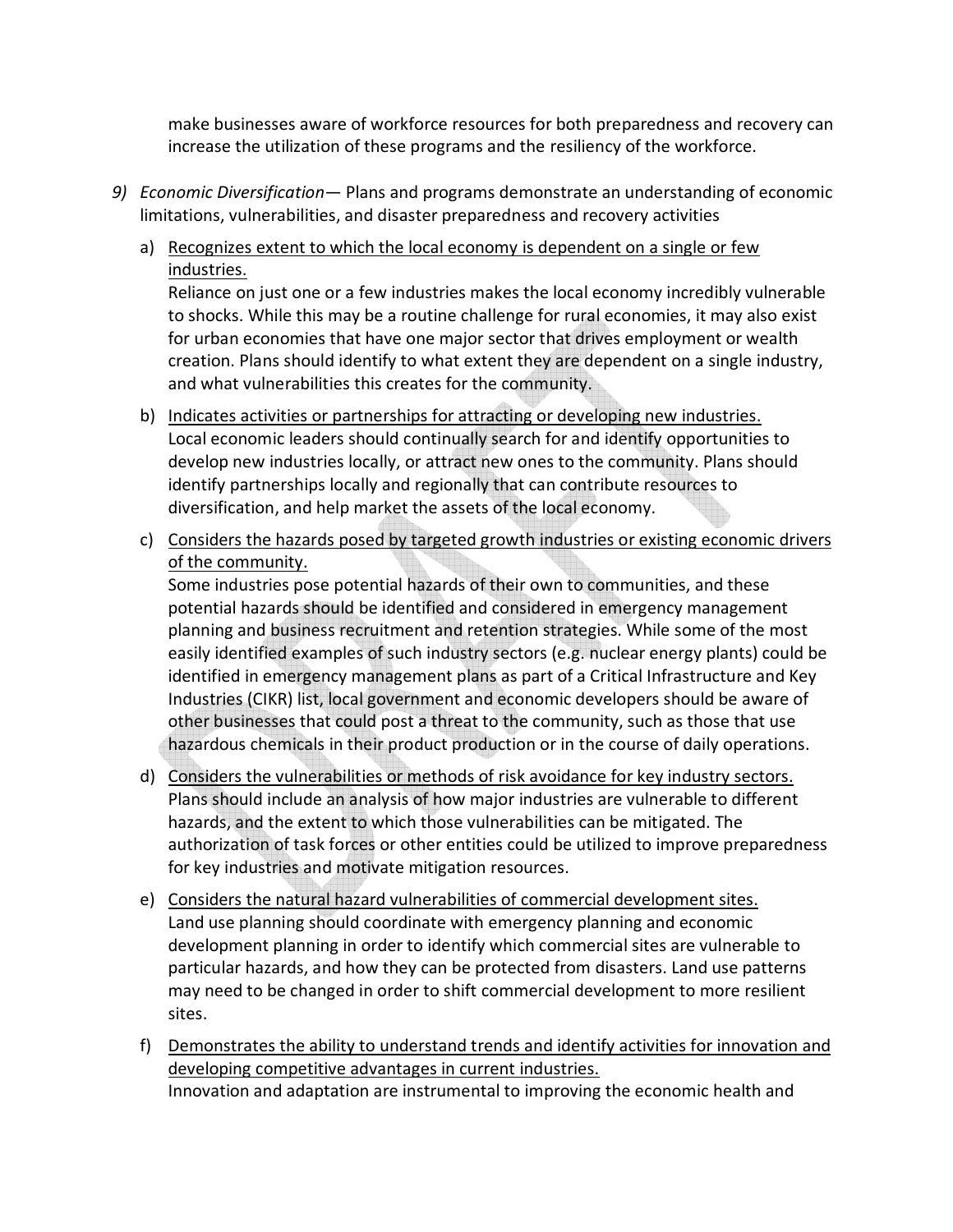viability of the local economy. Plans should identify resources or strategies for increasing the local advantage of major industries, and innovating practices and processes for better competition. Also, including analyses of economic changes and forecasting shifts in economic emphasis can help the economy get ahead of the curve and weather negative changes.

g) Recognizes industry interdependencies and potential opportunities for enhancing supply chain resilience.

Many industries depend on each other for inputs and services, and tend to grow in conjunction with each other. Recognizing how industries are interdependent can help economic planners identify how the loss of one industry in a disaster will affect others. This may help the development of alternate supply chain resources, or opportunities for investment and upgrading.

h) Promotes the development of enterprises and technologies that support disaster preparedness and recovery.

Local businesses have local knowledge, and contribute back into the local economy. When disaster preparedness and recovery businesses exist indigenously, they ensure that disaster responses are tailored to local needs, and that disaster funds are revolved within the economy and tax base. Finding ways to support local contractors, debris removers, response nonprofits, and other firms in the in-between years can ensure that capacity exists when it is needed. This may involve encouraging Chamber of Commerce to collaborate with other regional chambers to increase market opportunities for these businesses. It may also involve focusing routine procurement on local businesses (to the extent allowed by law) so that these businesses have constant revenue streams.

- *10) Counseling and Technical Assistance*—Programs to provide technical assistance to businesses and individuals
	- a) Identifies presence of adequate personal and business counseling professionals. An essential component of economic recovery is the availability of technical assistance professionals who can assist businesses in filling out applications for recovery resources, and begin the process of reopening. However, the human side of entrepreneurship is often overlooked. Business owners usually suffer from two tragedies after disasters – the loss of their business as well as the loss of their homes and personal stability. Small businesses owners are especially affected because their businesses and personal lives are closely intertwined. Consequently, economic recovery can be improved by targeting personal counseling to business owners who may need to deal with personal issues before facing their business issues. Plans should reflect the availability of, or relationships with, organizations and agencies that can provide both business and personal technical assistance services.
	- b) Demonstrates connection between counseling programs and the ability for businesses to access capital.

In addition to the broader emphasis on technical assistance services, there should be a recognition of the need for specialized assistance for accessing capital. Loan and grant